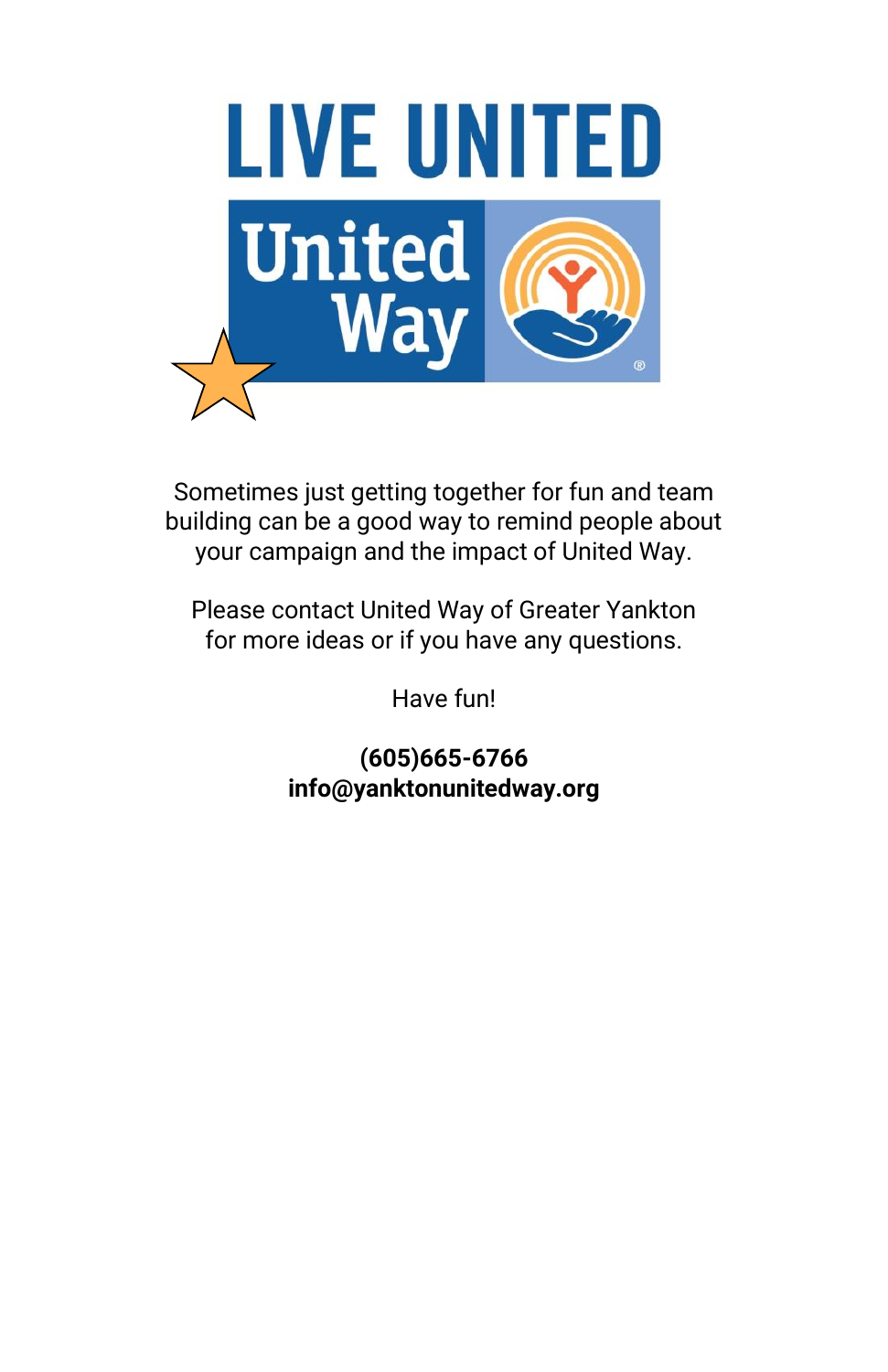

# CAMPAIGN IDEA BOOK Have fun and be creative!

This booklet is a compilation of great ideas to help you ignite an exciting and effective employee campaign! Included are simple promotions as well as unique and successful events actually implemented by local organizations.

Remember that not everything you do has to make money. Sometimes just getting together for fun and team building can be a good way to remind people about your campaign.

Use this booklet as a starting point to help develop campaign ideas tailored to your company's theme, or to use as a "thank you" for your employees.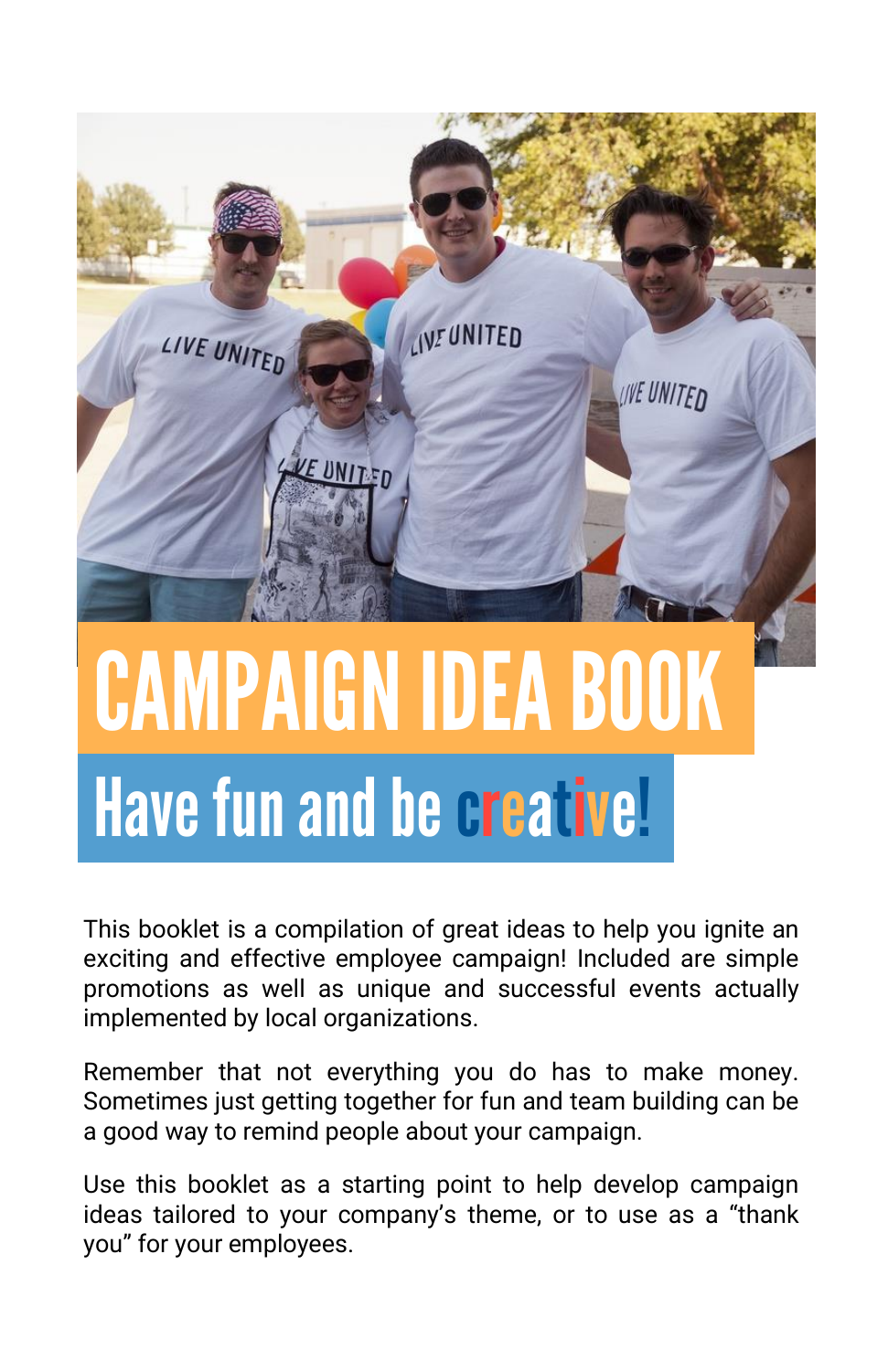## Themes & Promotions

Personalize your campaign by establishing a theme that generates related activities. By involving more employees, your company's campaign becomes their campaign.

Themes build enthusiasm, capture attention, and make your company's campaign more meaningful and educational. Involve others in creative brainstorming. Don't be afraid to explore different options, just remember to keep it in good taste.

Included in this section are flyer ideas to get people motivated attend a campaign rally or to remind them to turn in their pledge card.

#### **Be a Lifesaver**

Write "Be a Lifesaver, Please Give" on a sticker and wrap it around a roll of Lifesavers. Continue the theme throughout the campaign by providing facts and real-life stories about people who have been helped by the "lifesavers" in the community.

#### **Break for United Way**

Distribute a sack breakfast to employees as they walk in the door one morning and announce the beginning of the campaign by saying, "Break for United Way Campaign". Wear hard hats and construction vests as you hand out the sacks.

#### **Chip in for United Way**

Place chocolate chip cookies on employees' desks with a note attached announcing the start of the campaign and asking employees to "Chip in for United Way".

#### **Decades of Caring**

Choose a 50s, 60s, 70s or 80s theme and have employees dress accordingly. Display pictures of long-time staff members helping with community service projects or participating in United Way campaign activities from the days of old.

#### **Get the Home Run Feeling**

This theme can motivate your employees to give generously. Kick off your campaign with ballpark cuisine. Charge 25 cents for soda, 50 cents for a hot dog and free popcorn. A large baseball diamond can serve as a goal chart to monitor progress from first base to the "home run" goal.

#### **Window Dressing**

Put together a window display of LIVE UNITED signs, posters, photos, stickers, and other items for a storefront or office display case.

One of the most appealing and cost-effective incentives that you can offer is Vacation time, time off to volunteer, or extend lunch hours!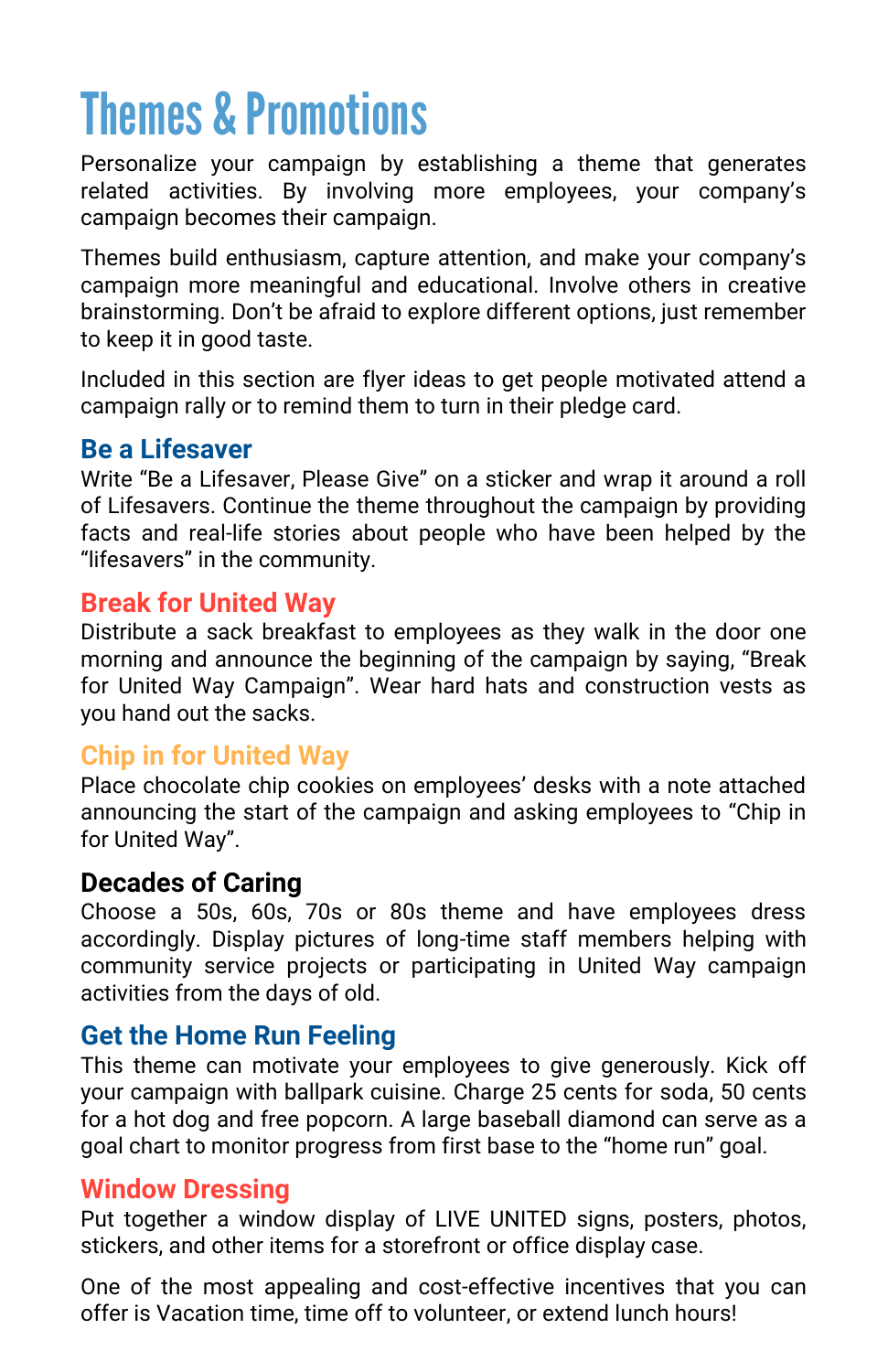The United Way office may also have incentives, gift cards, and UW gear to utilize. Please inquire with UW staff!

### Recognition!

Saying thank you is very important. These two simple words show appreciation and sets the tone for year-round communication and next year's campaign.

Use your imagination and be innovative. There are many ways to convey your gratitude on behalf of the many who benefit from the United Way of Greater Yankton Community Campaign.

**Article -** Place an article in your internal publication or website.

**Cupcakes -** At the end of your employee rally, give out cupcakes or cookies that have "Thank You" on them.

**Management sponsored -** The management team can say thank you to the employees by sponsoring:

- Breakfast, lunch, or an evening reception, either catered by a local
- restaurant or personally prepared by management.
- Handwritten notes from the campaign
- committee/management.
- Banana splits or root beer floats served by management.

**Messages -** Put thank you messages, which announce the company's campaign results, in paycheck envelope stuffers, in employee newsletters, on email or voice mail, and on close-circuit tv.

**Personal Thank Yous -** Executive team walks the floor to give a personal thank you to employees. Or ask the management to send personal thank you letters letting the employees know that their contributions were appreciated.

**Host an event! -** Leadership givers should also be thanked for their personal commitment to United Way and the community; one way to do this is by having the management host an evening reception to recognize their contributions.

**United Way Store -** Purchase items at **www.unitedwaystore.com**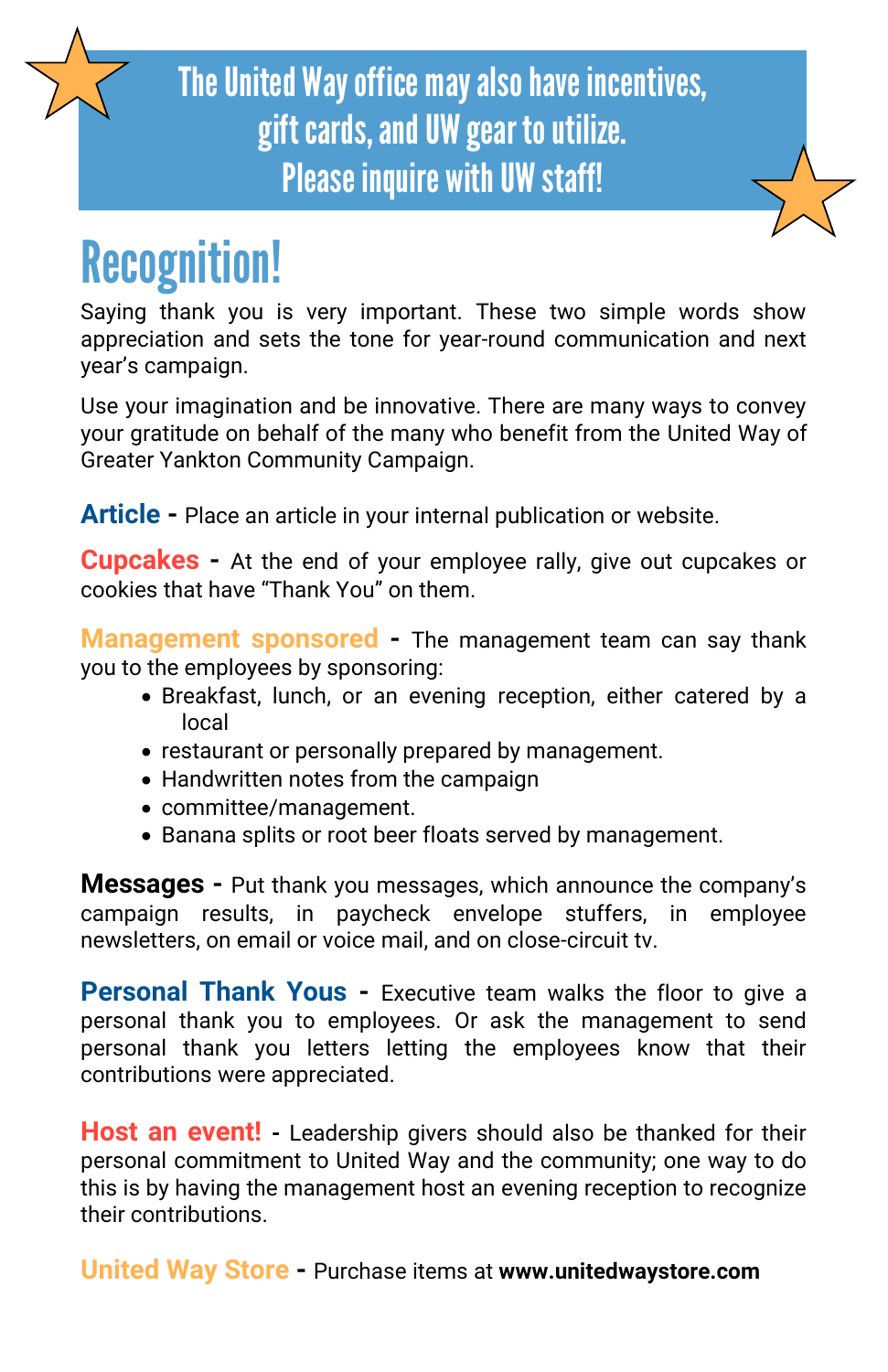

### **Incentives**

**Incentives are a great way to get people involved in your campaign**. They can be incentives to attend meetings, return contribution cards or to give. Incentives can be raffles, giveaways, early bird contribution card returns, or friendly department competitions! Just remember that incentives should be consistent with IRS guidelines. If you have any questions, please contact your Finance Department.

Also, remember that token incentives are more effective than expensive incentives. Some people may react negatively to the idea of a lavish reward for giving to United Way. It can seem inconsistent with the spirit of United Way, so please use your best judgment. A good place to start is with your vendors. Your vendors may be able to provide gifts or loan merchandise. It is a great way for a company's vendor to show how much their business is appreciated while it spreads awareness of United Way of Greater Yankton.

The following examples are ways to help stimulate creativity. Many of these could be used as fundraisers, too.

- Concert tickets
- Gas Cards
- Hotel/Resort
- **Massage**
- Movie or Restaurant
- Oil change
- Company logo items—t-shirts, toys, mugs, etc.
- **Exec Parking** spot for a year
- **Gift baskets**
- **Executive will** do the winner's job for a day
- **Lottery tickets**
- **Lunch or dinner**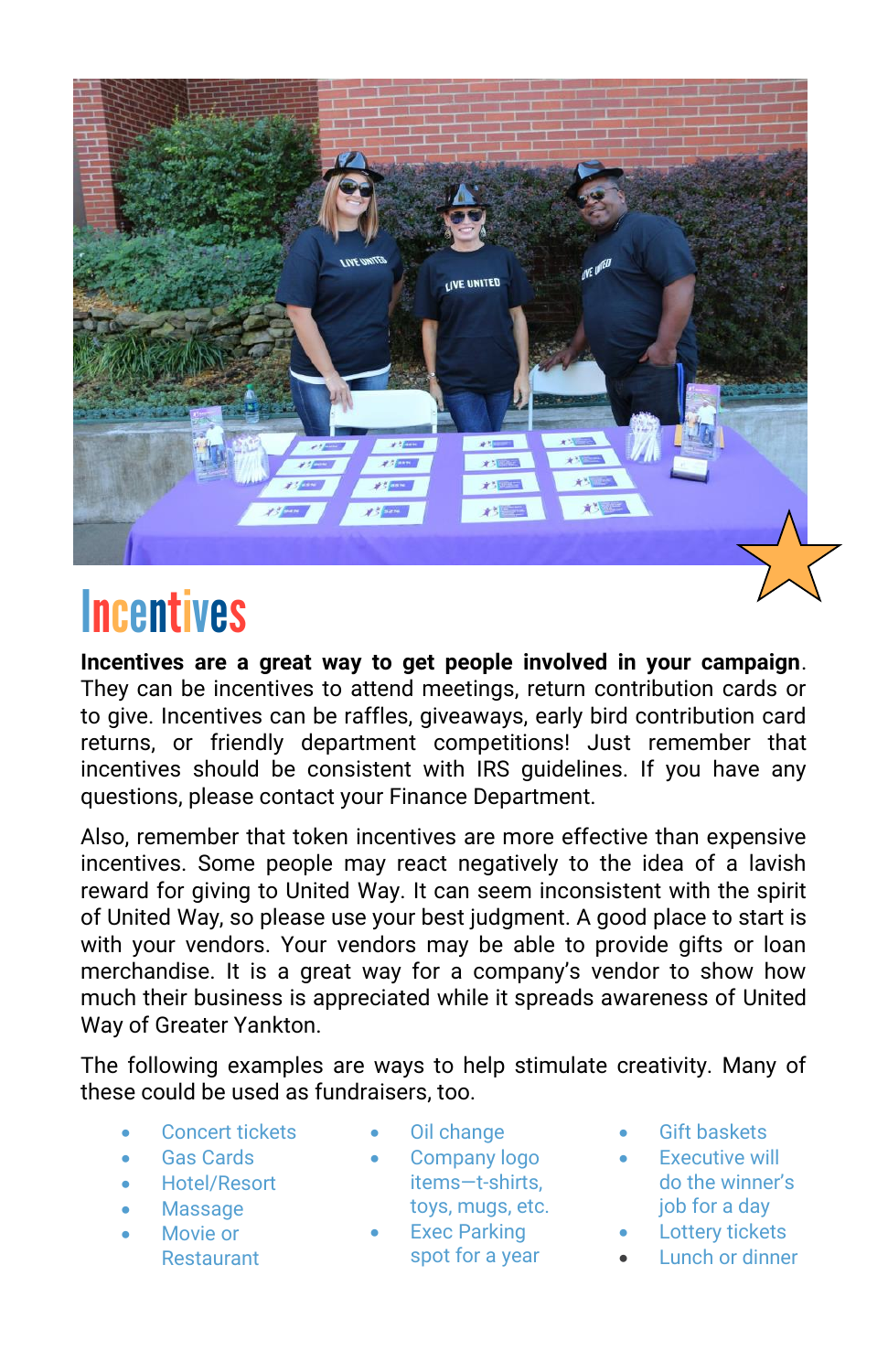

#### **Paint a Better Future**

Use invitations shaped like a paint brush or that look like they have been paint-splattered. Make posters for the break room that resemble the invitations. Have a volunteer painting project for your employees.

#### **On the Road to Community Betterment**

Make signs in the colors and shapes of road signs which say: "CAUTION: Community-Building at Work"; "STOP Hunger"; "ONE WAY to a Better Community"; "YIELD: Think of Someone Else First". Take pictures of your employees and put them on colored construction paper. Build a block with photos and place a sign next to it with the theme, "Building a Better Community".

#### **Reality Campaign**

Get real with your employees and conduct your campaign with a theme centered on the reality TV shows that have taken over the world! Hold daily activities with a tie to the numerous reality shows that are out there, i.e. Survivor picnic, Wipeout putt-putt contest, Who Wants to be a Millionaire trivia...

#### **We're Cooking Now**

Have an employee potluck lunch. Each employee brings a favorite dish. What a great way to thank everyone for their support and to announce your campaign results. A variation of this would be to have a Luau.

#### **Beach Bash**

Decorate break room with beach balls, etc. Serve hot dogs and fruit kabobs. Have a casual day and tell everyone to wear their favorite Hawaiian shirt. Award prizes for the best outfits.

#### **I'm Away...But LIVE UNITED**

Encourage supporters to include LIVE UNITED in their voice mail, on email signatures, on Facebook, or on IM away messages.

#### **What's Your Sign?**

Display LIVE UNITED on electronic signboards, marquees and other highvisibility spots. Or borrow UW banners to display in break rooms!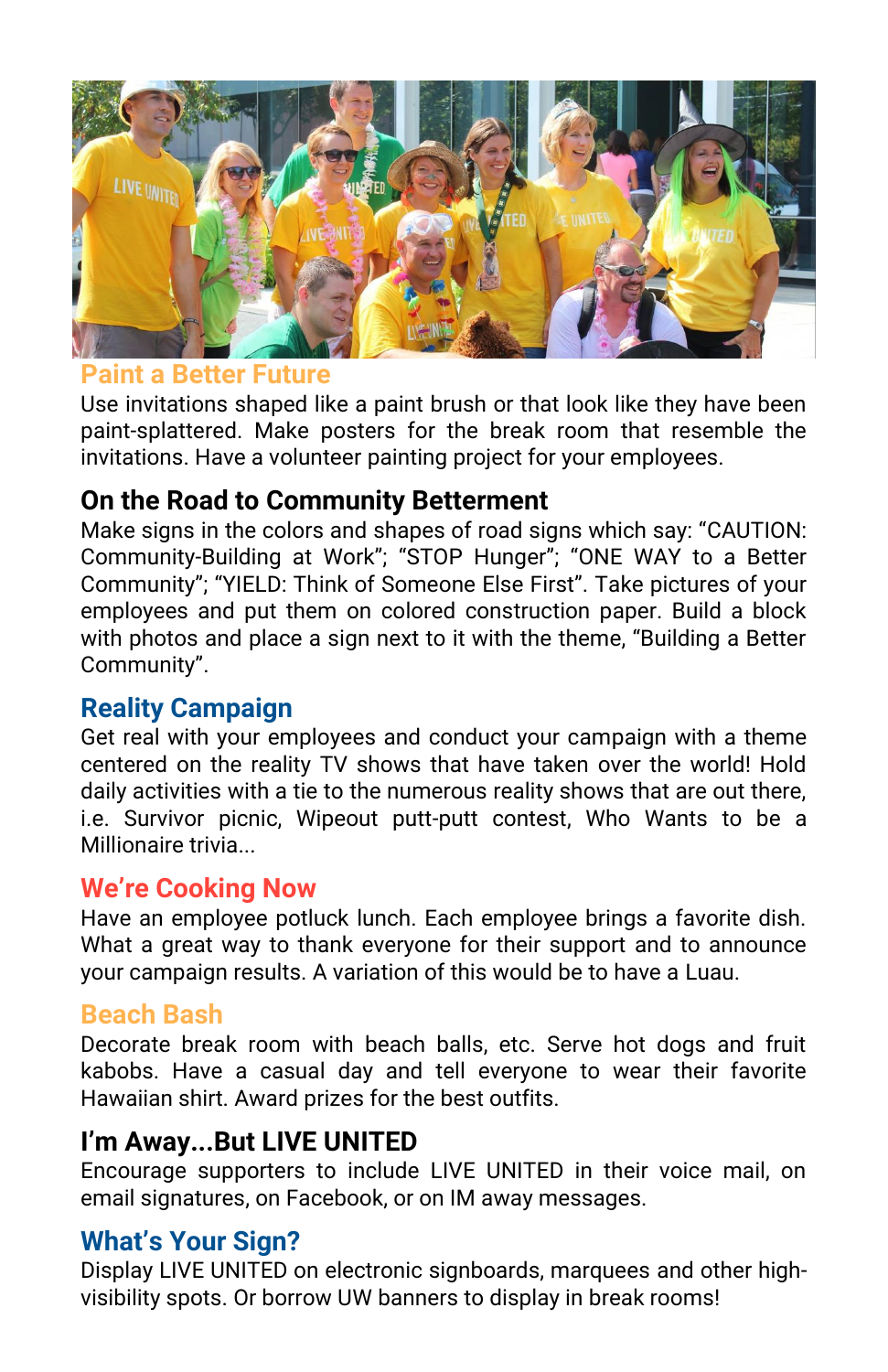#### **Chalk It Up**

Use chalk to write a large LIVE UNITED in front of an office, in a parking lot or other paved space.

#### **Thank-You-Gram**

Send a LIVE UNITED thank-you to any and all who helped to put these ideas into practice, or for anything else.

### **More Fun Themes!**

- United We Fight United We Win!
- Be a Champion for Your Community
- Catch the Caring Spirit
- Make Your Mark
- Your Gift Works Magic
- United We Stand
- Be the Change
- Building a Better Community
- Be a Star in Someone's Life



### Watch for this symbol  $\circledcirc$

We understand that your time is valuable, so we've created a *Time Intensity Scale.* The more of the above symbol associated with an activity, the more time you'll need to plan and carry-out the idea!  $\mathbb O$  less time -  $\mathbb O \mathbb O \mathbb O \mathbb O$  more time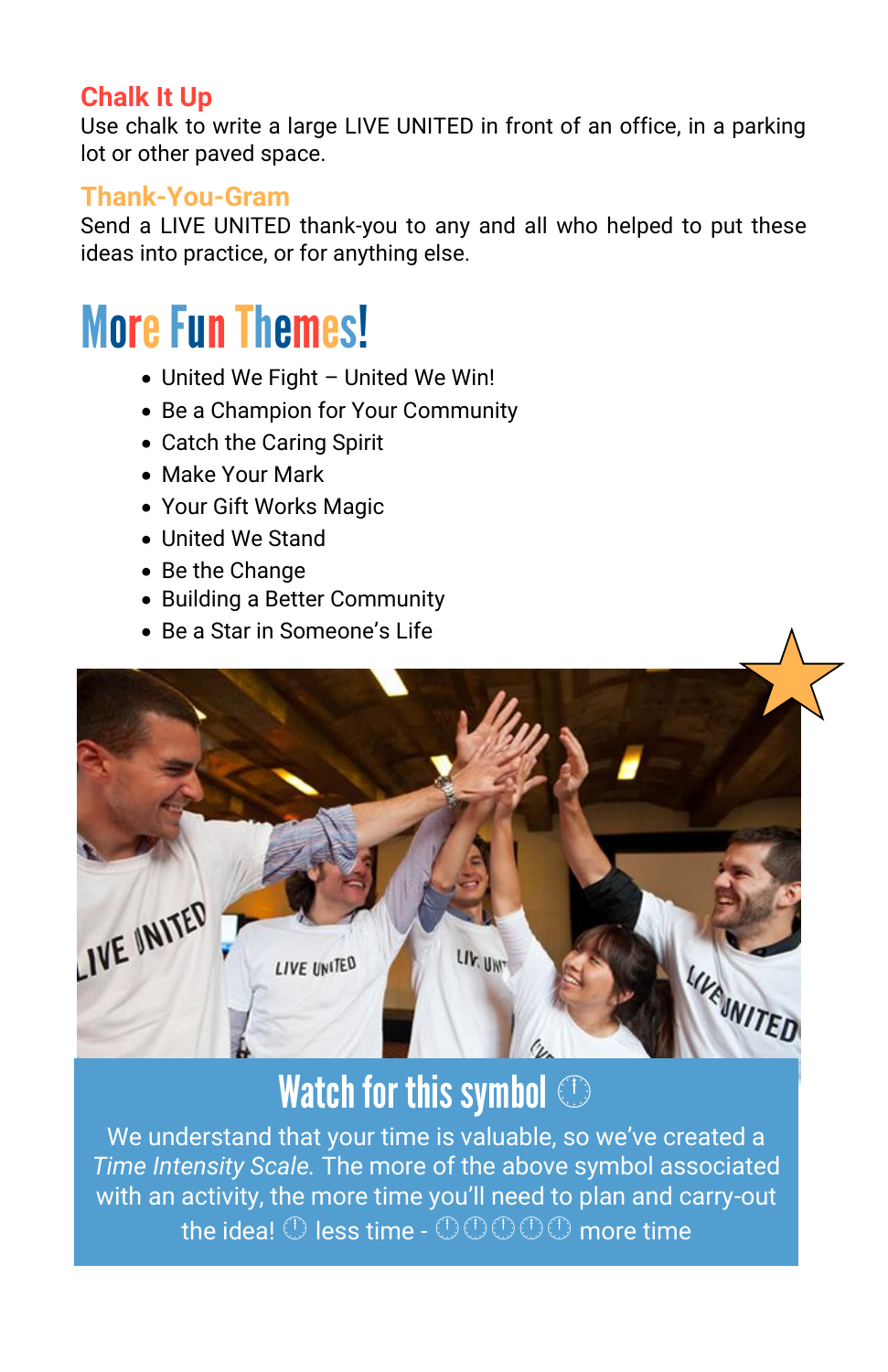#### **Picture with a Celebrity**

Obtain a life-sized cutout of a celebrity. Sell picture taking opportunities for \$1 each. Try to obtain one cutout that would appeal to women and another that would appeal to men.

#### **International Food Day**

Employees team together to create a lunchtime taste of the world, complete with decorated booths and costumes. Employees purchase tickets redeemable for food at the booths. Have a panel of celebrity judges and award prizes.

#### **Whipped Cream Sponge Throwing**

Instead of a pie-throwing contest, use a sponge with whipped cream on it. Get management to be the target and let employees by chances to cream the boss.

#### **Less Stress for United Way**

Bring in a professional who will donate their services for stress reduction. Have employees pay a minimal fee for a chair massage, aromatherapy and yoga class. Watch the stress melt away from your employees and watch the special event dollars roll in!

#### **Karaoke Party**

This has the potential for being a big fundraiser and a great team builder! Participants pay \$2 to enter and are given a list of songs and a pledge sheet in advance. Participants ask employees to support them by pledging an amount of money.

#### **Executive Auction**

Have executives at your organization create fun packages, which employees can bid on at a special auction. Packages could include fishing trips, dinners or movie ticket. Executives could also auction their special services.

#### **Ugly Tie or Ugly Earring Contest**

All contestants pay \$5 to wear the best ugly tie or earrings they own. Place voting boxes around the office and charge \$1 per vote. Employees vote as many times as they want for their favorite. Bring a Polaroid and charge for photos taken of employees with their favorite contestant.

#### **Whose Legs are Those?**

Line up co-workers for mug shots of their legs in Bermuda shorts, legs only. Encourage employees to pay a small fee to guess whose legs belong to which co-worker.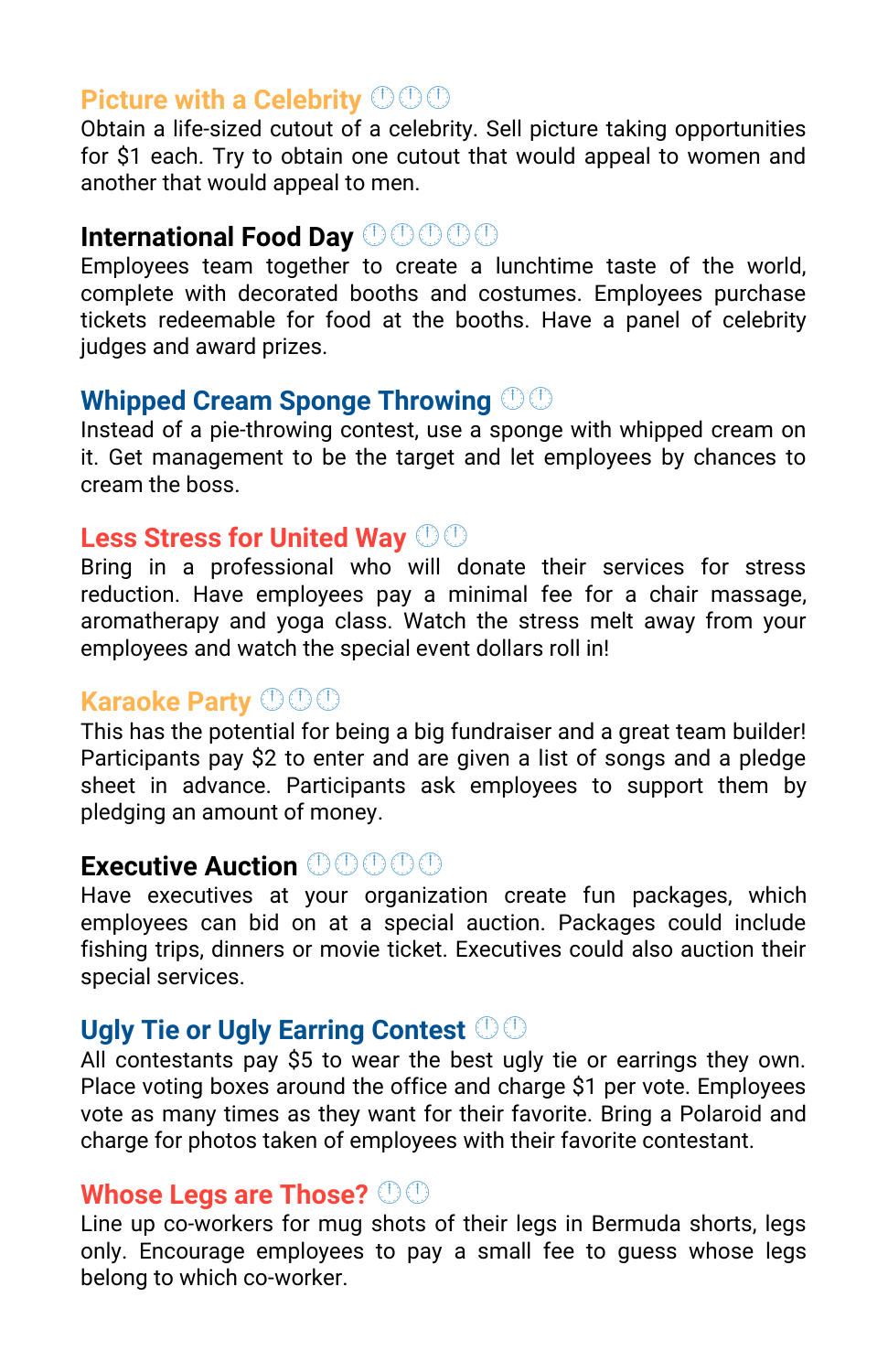#### **Golf Tournament**

Invite employees, families and outside vendors to participate in a golf outing that supports United Way! Choose a best ball format to get more casual golfers involved. Have pin prizes for the longest putt, closest to pin, and longest drive. Wrap the day up with a reception including food, drinks, door and pin prizes.

#### **Happy Halloween!**

Plan a Halloween theme and hold a pumpkin carving contest. Find a local business to donate pumpkins for your event. Individuals or groups can enter carved pumpkins Award prizes in various categories. Throw a Halloween costume party to display the pumpkins and announce the dollars raised by employees.

#### **Pancake/Waffle Breakfast**

Sell tickets and have people sign up for their choice of pancakes or waffles. Cook breakfast in your company cafeteria. Each department can donate an item.

#### **Basket Shooting Contest**

Employee contestants get pledges for the number of baskets they make in a 3 minute period. You can create teams to get the competitive juices flowing even more.

#### **Back to School**

Relive the glory years of school (without all the homework). Hold a spelling bee with managers versus employees or department versus department. Contestants must spell the word correctly or everyone on the team must pay. The winning team receives a prize. Or email United Way pop quizzes to employees with winners receiving a prize. Give away customized lunch boxes. Have employees' kids help in the decoration.

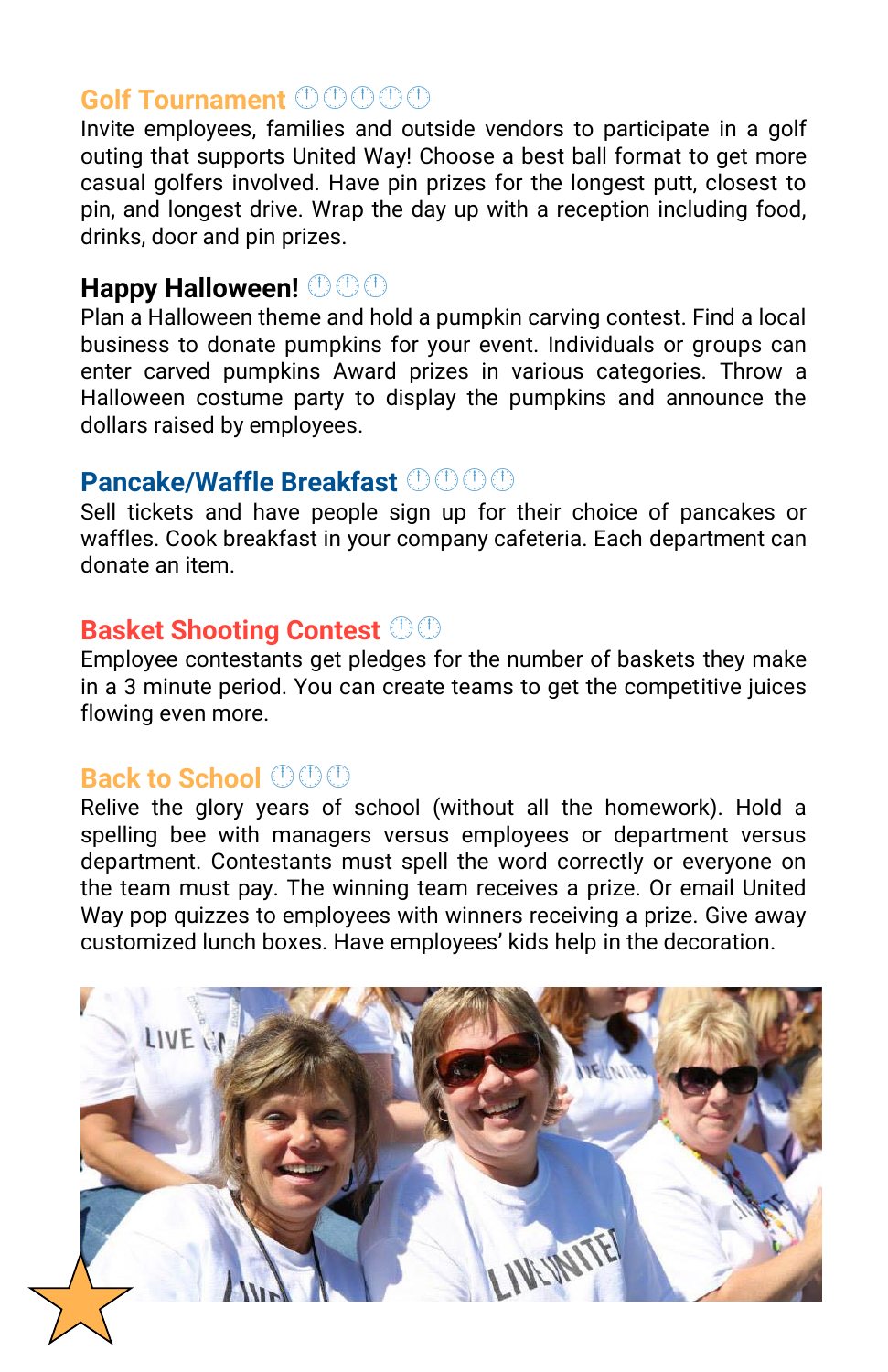## Special Events

Special events are your opportunity to add a little something extra to the campaign. Not only do they raise extra money for United Way of Greater Yankton, but they can be instrumental in team development and great for company spirit. Use this as an opportunity to further educate your coworkers about United Way and most importantly, have fun!

When choosing a special event, we know that your campaign budget is a major factor in the process. To help guide you through the ideas we've created three levels, Small Budget, Medium Budget, and Large Budget, and we've also included the Time Intensity Scale, once again.

Also, please keep in mind that prizes/incentives should be consistent with IRS guidelines.



#### **American Idol Contest**

Employees can conduct an Idol contest, based on the hit TV show American Idol. Employees make a donation to vote for the managementsinging group of their choice. The duo or group that attracts the most will sing a song of their choice in front of the audience.

#### **Auction** *DODA*

Send out an email message to your employees announcing an auction and outlining the items available. You may also want to post flyers with the same information so they have a constant reminder. Ask employees to donate items or ask your generous vendors for goods or services. Determine what items will be auctioned off and how long the auction will take place.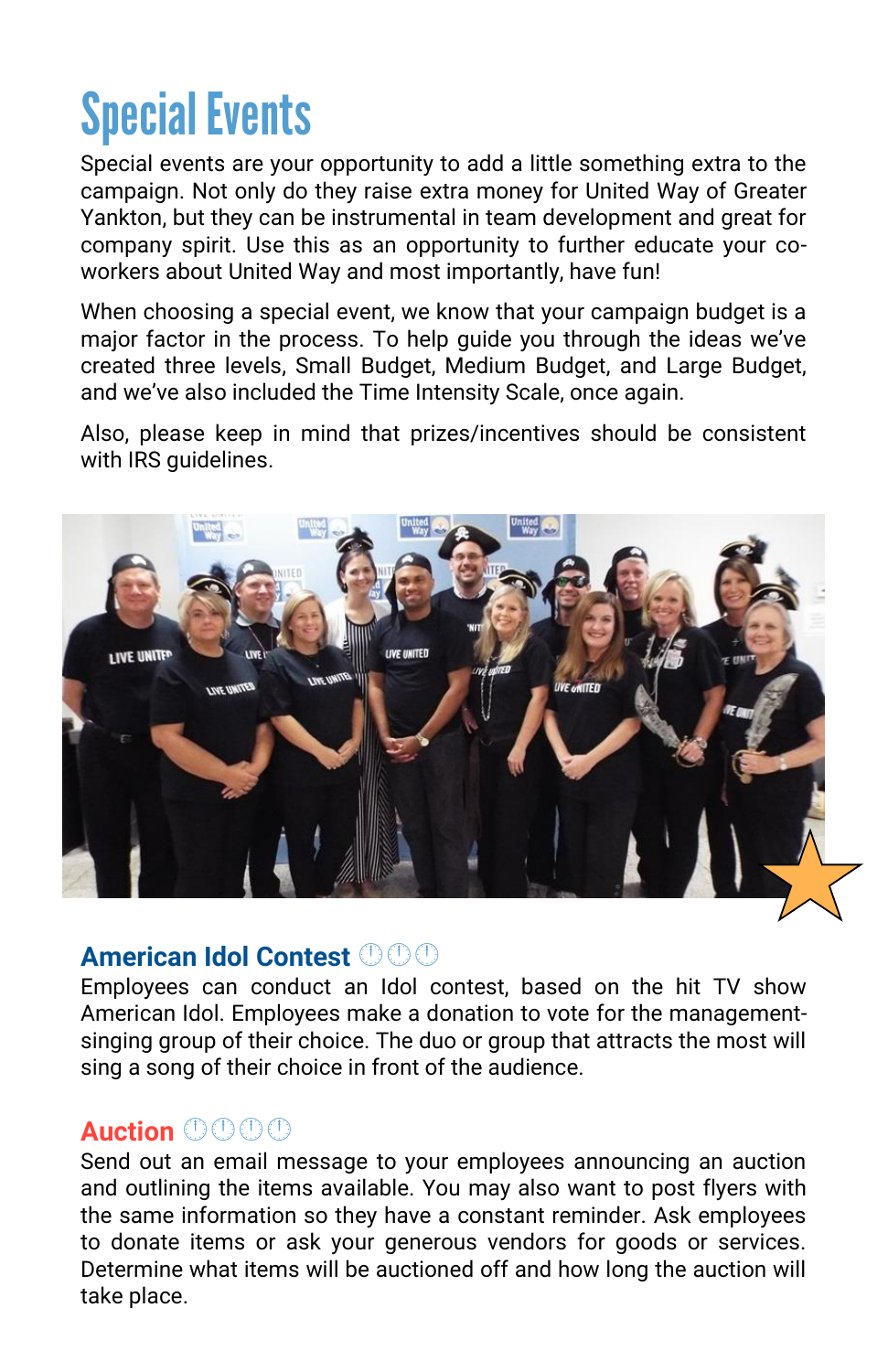#### **Balloon Pop**

Employees donate prizes for this event—a variation of the tradition raffle. Before filling a balloon with helium, put a note inside with the name of the prize written on it. Employees pay \$1 to buy a balloon and pop it to find out what prize they've won.

#### **Casual Day**

Sell Casual Day badges that allow employees to dress casually on certain days. Employees purchase badges for \$8 for a week or \$2 a day. The badges carry an expiration date, depending on the amount donated.

#### **Chair Derby**

Set up a relay course for employees to go through, sitting in chairs or riding tricycles. Use a stopwatch to time the contestants, with the best time winning a prize. Participants pay \$2 to play and observers wager \$1 on their favorite contestants.

#### **Children's Art Contest**

Distribute photographs of one or two top executives for employees to take home for their children (12 and under) to draw. Charge a \$5 fee to the parents submitting entries. Employees vote for the best drawing by paying \$1 per vote. Have an official critique of each work and display the collection in an "official" art gallery. Or, give kids a drawing topic such as "What does hope mean to you?" or "Helping others".

#### **Tug-of-War**

Have hourly vs. salaried staff or interdepartmental competition. Each team pays an entry fee with the winning team winning a prize. Could be an extra casual day or perhaps they could be let off early on a Friday.

#### **Coin War**

Supply each department with an empty bottle from the water cooler. Invite employees to drop in spare change. For a fun twist, designate dollars as sabotage amounts and encourage competing departments to drop greenbacks into each other's bottles. At the end of the campaign, count coins and subtract dollars. The department with the most money wins and all proceeds are donated to United Way.

#### **Crazy Olympics**

Employees compete in crazy athletic events for prizes. Participants donate a \$5 fee to enter. Observers wager bets on their favorite entrants. Examples of events: obstacle course, three-legged race, tricycle races, miniature golf (using beach balls, pool cues, etc.)

#### **Oldest Company T-Shirt Contest**

Dust off those old company t-shirts and model them proudly in this fun